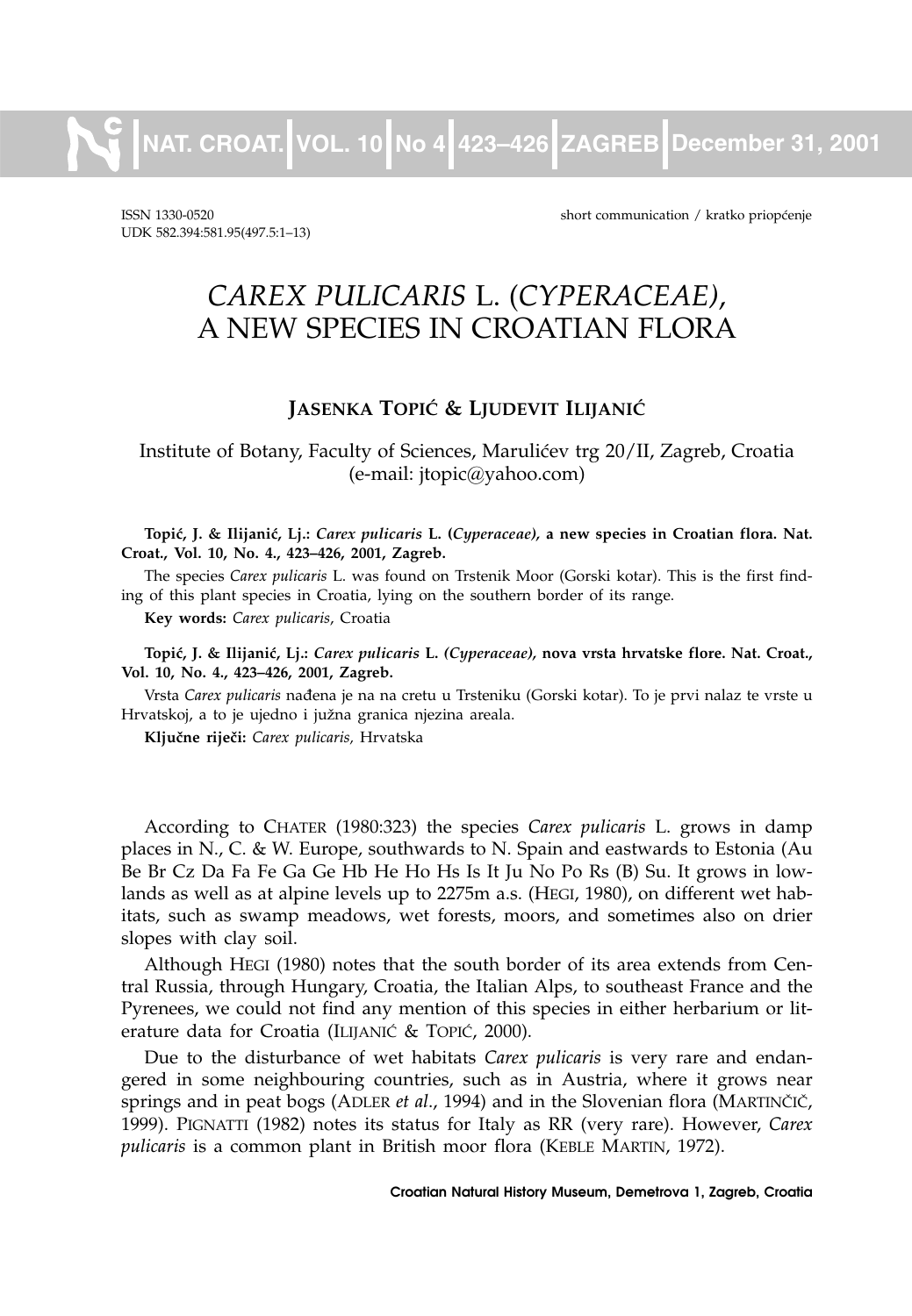The species *Carex pulicaris* (Fig. 1) was recently found for the first time in Croatia. The locality is Trstenik in the Gorski kotar region (Fig. 2), UTM VL54, MTB 0452. The habitat is a little stream on a moor. Only one large tuft was found, about 60 cm



Fig. 1. *Carex pulicaris* L. (Photo: J. Topić)



**Fig. 2.** Locality of *Carex pulicaris* in Croatia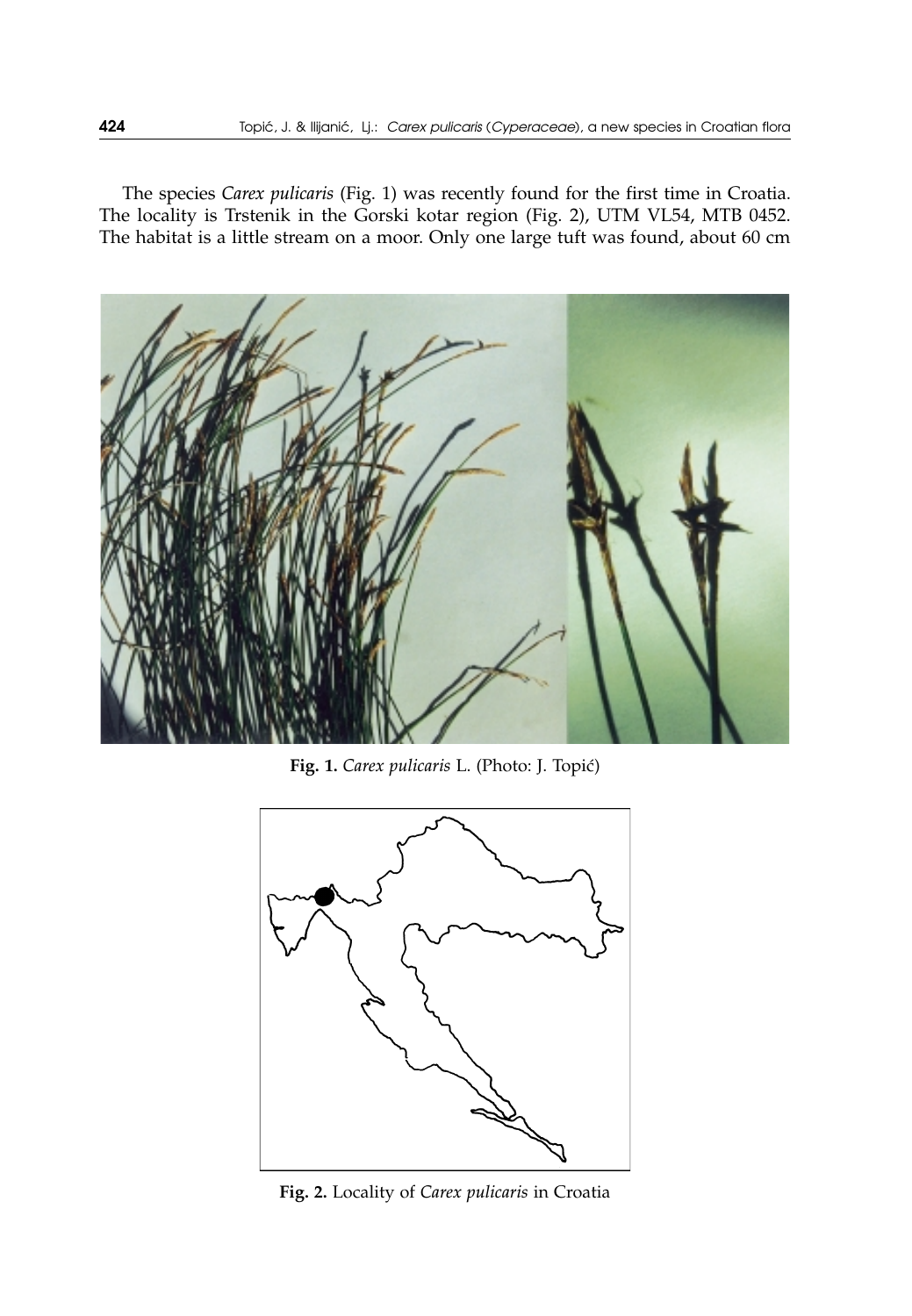in diameter, which suggests the taxon to be *Carex pulicaris* L. var. *caespitosa* Vollm. (HEGI, 1980). In addition to *Carex pulicaris*, some *Sphagnum* species, *Thrichophorum caespitosum, Eriophorum angustifolium, Eriophorum latifolium, Carex hostiana, Carex flava, Molinia caerulea, Salix repens, Trolius europaeus* and others also occur there. The recent moor vegetation of Trstenik was partially described by HORVAT (1962:102). This is one of the largest moors in Croatia, in the area of zonal forest *Abieti-Fagetum.* Its altitude is about 900 m a.s.l., and the area of the moor is a few hectares. The depth of peat is more than 2 metres. Palynological research was carried out by GIGOV & NIKOLIĆ (1960) and ŠERCELJ (1971).

Croatia is geographically situated on the southern border of moor vegetation in Europe, and climate changes, as well as an unfavourable maritime pluvial regime (a relative summer drought), accompanied by several canals dug out there for water drainage (to improve the »forest habitat«), have resulted in severe degradation of this specific habitat.

According to many of its features, it seems so far that Trstenik is the last relic of the only high moor habitat in Croatia, now remaining only in fragments. The nearest localities of *Carex pulicaris* were noted in Slovenia (MARTINČIČ, 1999). Considering the recent status of the habitat there is only a very feeble chance of maintaining *Carex pulicaris* in Croatian flora. It will probably follow another moor plant species, Eriophorum gracile (ILIJANIĆ, 1978), which has been considered extinct for the last ten years.

*Received September 24, 2001*

#### **REFERENCES**

- ADLER, W. K., OSWALD, K. & FISCHER, R., 1994: Exkursionsflora von Oesterreich, Verl. E. Ulmer, Stuttgart und Wien.
- CHATER, A. O., 1980: *Carex.* In TUTIN *et al*. (Eds.): Flora Europaea, Vol. 5, Cambridge Univ. Press., Cambridge
- GIGOV, A. & NIKOLIĆ, V., 1960: Rezultati analize polena na nekim tresavama u Hrvatskoj. Glasn. Prirodnj. Muz., Beograd, Ser. B, knj. 15, 3–25.
- HEGI, G., 1980: Illustrierte Flora von Mitteleuropa, Band III, Teil 1, Dritte Aufl., Paul Parey, Berlin-Hamburg.
- HORVAT, I., 1962: Vegetacija planina zapadne Hrvatske. Acta Biologica II, Prirodoslovna istra živanja 30, JAZU, Zagreb.
- ILIJANI], Lj., 1978: *Eriophorum gracile* Koch, neu fuer Kroatien. Acta Bot. Croat. 37, 203–205.
- ILIJANIĆ, LJ. & TOPIĆ, J., 2000: *Cyperaceae*. In NIKOLIĆ, T. (Ed.): Index florae Croaticae, Pars 3, Nat. Croat. 9, Suppl. 1, 123–129.
- KEBLE MARTIN, W., 1972: The Concise British Flora in Colour. Book Club Associates, London.
- MARTINČIČ, A., 1999: *Cyperaceae*. In MARTINČIČ, A. (Ed.): Mala flora Slovenije. III izd. Tehniška založba Slovenije, Ljubljana.

PIGNATTI, S., 1982: Flora d'Italia, Vol. 3, Edagricole, Bologna.

[ERCELJ, A., 1971: Postglacijalni razvoj gorskih gozdov v severozahodni Jugoslaviji. Razprave 14 (9), 265–294. Slov. akad. znan. umetn., Ljubljana.